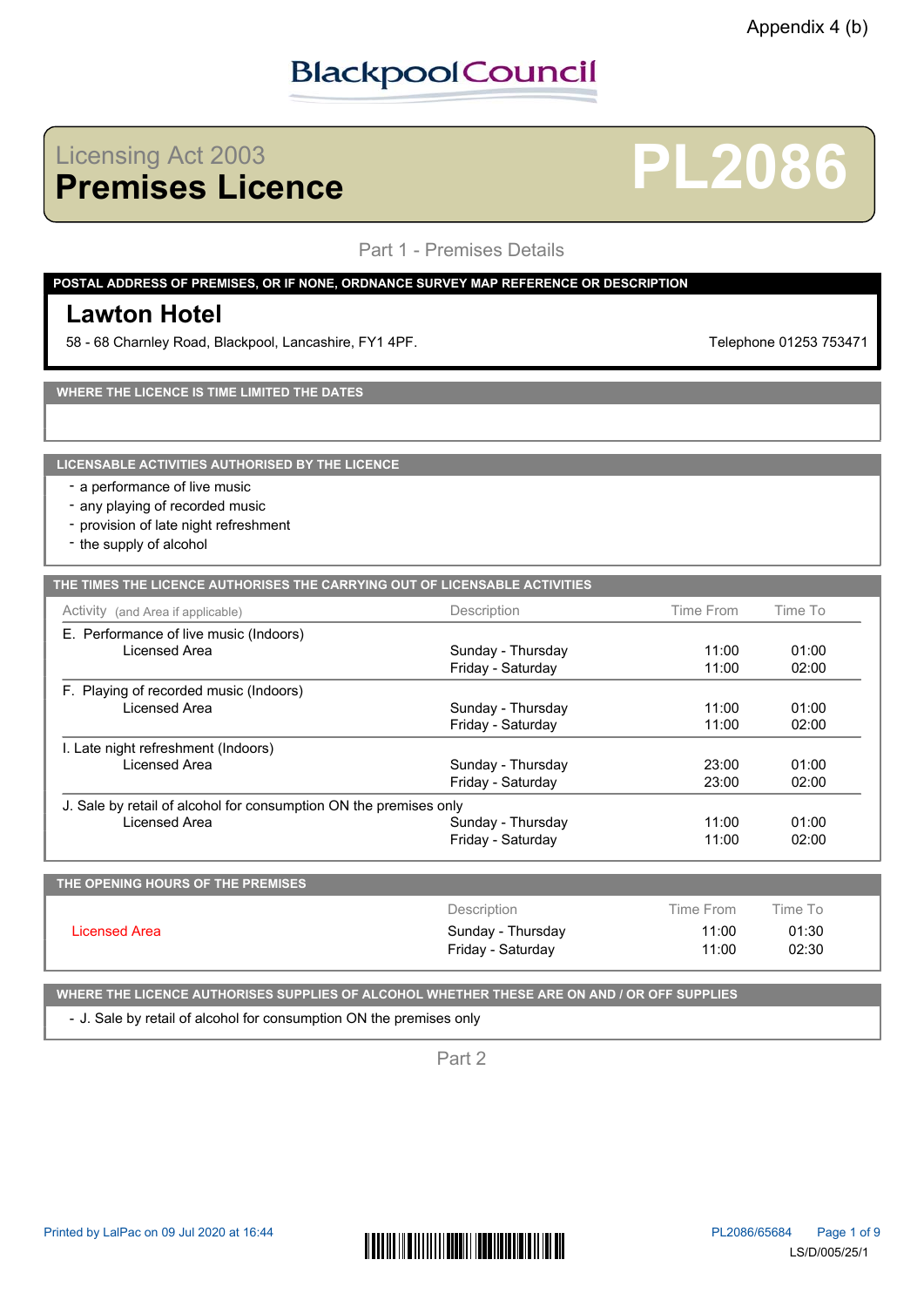# **Licensing Act 2003<br>Premises Licence**

# **Premises Licence PL2086**

**NAME, (REGISTERED) ADDRESS, TELEPHONE NUMBER AND EMAIL (WHERE RELEVANT) OF HOLDER OF PREMISES LICENCE**

#### Darren Wilkinson

Malcolm James Daley

**REGISTERED NUMBER OF HOLDER, FOR EXAMPLE COMPANY NUMBER, CHARITY NUMBER (WHERE APPLICABLE)**

**NAME, ADDRESS AND TELEPHONE NUMBER OF DESIGNATED PREMISES SUPERVISOR WHERE THE PREMISES LICENCE AUTHORISES THE SUPPLY OF ALCOHOL**

#### Darren WILKINSON

**PERSONAL LICENCE NUMBER AND ISSUING AUTHORITY OF PERSONAL LICENCE HELD BY DESIGNATED PREMISES SUPERVISOR WHERE THE PREMISES LICENCE AUTHORISES FOR THE SUPPLY OF ALCOHOL**

Licence No. PA1218 **Example 20** Issued by Blackpool

#### **ANNEXES**

### **Annex 1 - Mandatory conditions**

- 1 No supply of alcohol may be made under the premises licence
	- a) At a time when there is no designated premises supervisor in respect of the premises licence,

*or*

- b) At a time when the designated premises supervisor does not hold a personal licence or his personal licence is suspended.
- 2 Every supply of alcohol under the premise licence must be made or authorised by a person who holds a personal licence.
- 3 (1) The responsible person must ensure that staff on relevant premises do not carry out, arrange or participate in any irresponsible promotions in relation to the premises.

(2) In this paragraph, an irresponsible promotion means any one or more of the following activities, or substantially similar activities, carried on for the purpose of encouraging the sale or supply of alcohol for consumption on the premises -

(a) games or other activities which require or encourage, or are designed to require or encourage, individuals to -

- (i) drink a quantity of alcohol within a time limit (other than to drink alcohol sold or supplied on the premises before the cessation of the period in which the responsible person is authorised to sell or supply alcohol), or
- (ii) drink as much alcohol as possible (whether within a time limit or otherwise);

(b) provision of unlimited or unspecified quantities of alcohol free or for a fixed or discounted fee to the public or to a group defined by a particular characteristic in a manner which carries a

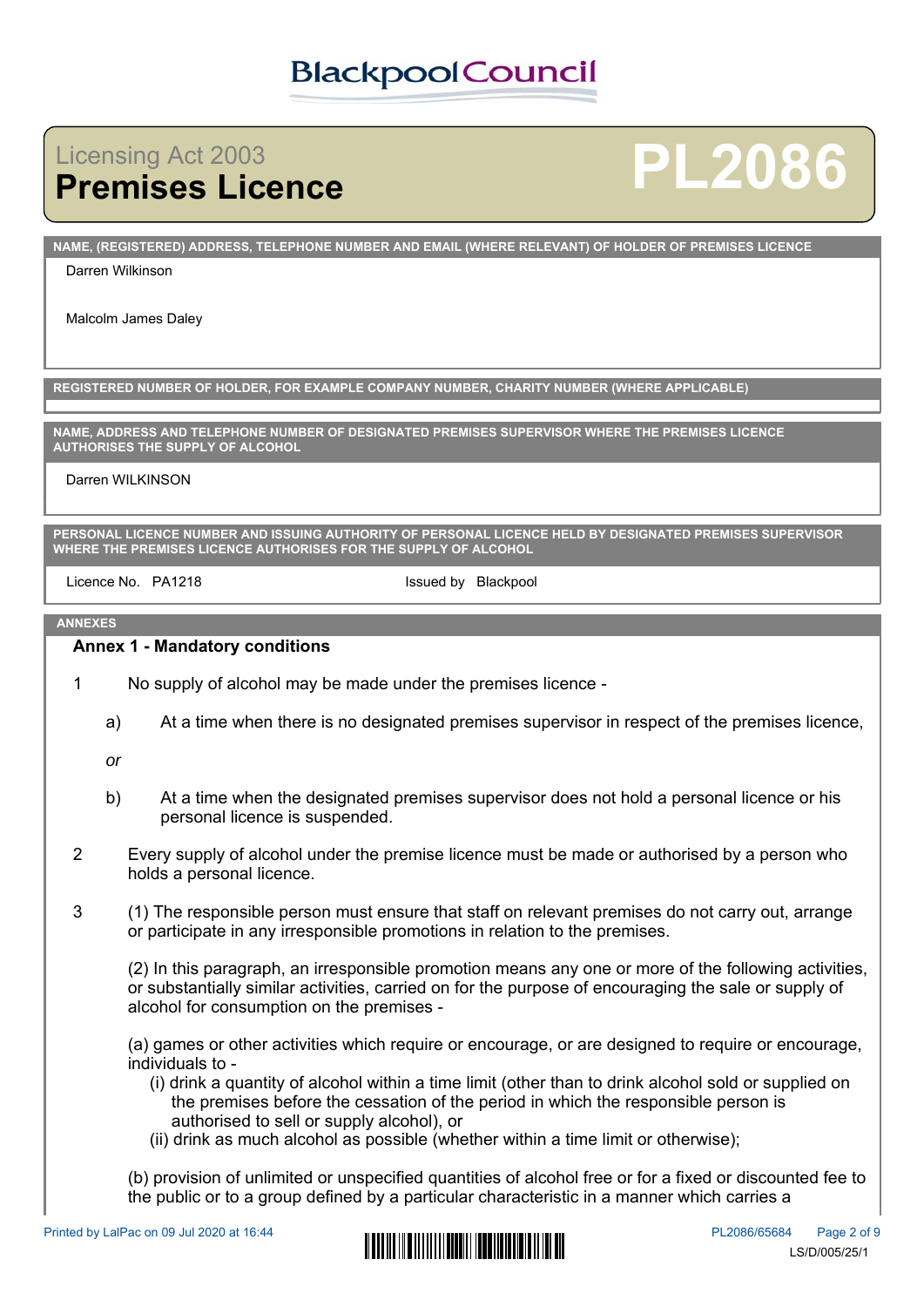# Licensing Act 2003<br>**Premises Licence**

# **Premises Licence PL2086**

#### **ANNEXES continued ...**

significant risk of undermining a licensing objective;

(c) provision of free or discounted alcohol or any other thing as a prize to encourage or reward the purchase and consumption of alcohol over a period of 24 hours or less in a manner which carries a significant risk of undermining a licensing objective;

(d) selling or supplying alcohol in association with promotional posters or flyers on, or in the vicinity of, the premises which can reasonably be considered to condone, encourage or glamorise antisocial behaviour or to refer to the effects of drunkenness in any favourable manner;

(e) dispensing alcohol directly by one person into the mouth of another (other than where that other person is unable to drink without assistance by reason of disability).

- 4 The responsible person must ensure that free potable water is provided on request to customers where it is reasonably available.
- 5 (1) The premises licence holder or club premises certificate holder must ensure that an age verification policy is adopted in respect of the premises in relation to the sale or supply of alcohol. (2) The designated premises supervisor in relation to the premises licence must ensure that the supply of alcohol at the premises is carried on in accordance with the age verification policy. (3) The policy must require individuals who appear to the responsible person to be under 18 years of age (or such older age as may be specified in the policy) to produce on request, before being served alcohol, identification bearing their photograph, date of birth and either a holographic mark, or an ultraviolet feature.
- 6 The responsible person must ensure that -

(a) where any of the following alcoholic drinks are sold or supplied for consumption on the premises (other than alcoholic drinks sold or supplied having been made up in advance ready for sale or supply in a securely closed container) it is available to customers in the following measures

(i) beer or cider: ½ pint; (ii) gin, rum, vodka or whisky: 25 ml or 35 ml; and (iii) still wine in a glass: 125 ml;

(b) these measures are displayed in a menu, price list or other printed material which is available to customers on the premises; and

(c) where a customer does not in relation to a sale of alcohol specify the quantity of alcohol to be sold, the customer is made aware that these measures are available.

- 7 (1) A relevant person shall ensure that no alcohol is sold or supplied for consumption on or off the premises for a price which is less than the permitted price.
	- (2) In this condition:
		- a. "permitted price" is the price found by applying the formula  $P = D + (D \times V)$ , where
			- i. P is the permitted price,
			- ii. D is the amount of duty chargeable in relation to the alcohol as if the duty were charged on the date of the sale or supply of the alcohol, and
			- iii. V is the rate of value added tax chargeable in relation to the alcohol as if the value

-

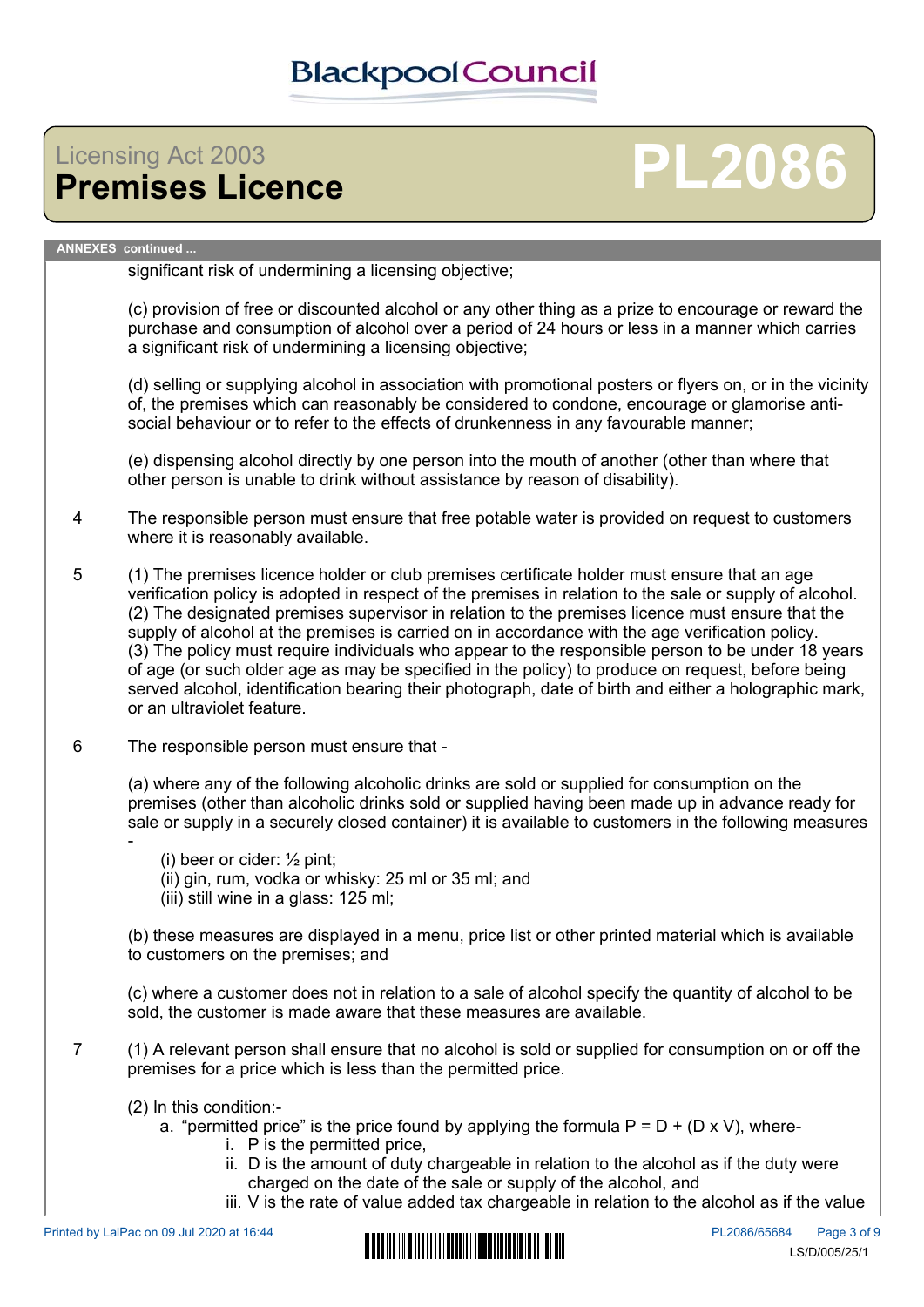## Licensing Act 2003<br>**Premises Licence**

# **Premises Licence PL2086**

#### **ANNEXES continued ...**

added tax were charged on the date of the sale or supply of the alcohol;

- b. "duty" is to be construed in accordance with the Alcoholic Liquor Duties Act 1979;
- c. "relevant person" means, in relation to premises in respect of which there is in force a premises licence
	- i. the holder of the premises licence,
	- ii. the designated premises supervisor (if any) in respect of such a licence, or
	- iii. the personal licence holder who makes or authorises a supply of alcohol under such a licence;
- d. "relevant person" means, in relation to premises in respect of which there is in force a club premises certificate, any member or officer of the club present on the premises in a capacity which enables the member or officer to prevent the supply in question; and
- e. "value added tax" means value added tax charged in accordance with the Value Added Tax Act 1994.

(3) Where the permitted price would not be a whole number of pennies, the permitted price shall be taken to be the price rounded up to the nearest penny.

(4) Where the permitted price on a day ("the first day") would be different from the permitted price on the next day ("the second day") as a result of a change to the rate of duty or value added tax, the permitted price which would apply on the first day applies to sales or supplies of alcohol which take place before the expiry of the period of 14 days beginning on the second day.

### **Annex 2 - Conditions consistent with the Operating Schedule**

- 1 The sale of alcohol shall be restricted to residents of the hotel and their bona fide guests or persons attending prearranged functions.
- 2 The premises are operated in accordance with the principles outlined by the Nightsafe scheme as are relevant to the premises and indicated in the associated leaflet.
- 3 The premises shall be operated in participation with the "Pubwatch" scheme.
- 4 All staff are to have received suitable training in relation to the proof of age scheme to be applied upon the premises. Records to evidence this will be made available to an authorised officer upon request.
- 5 The licence holder and designated premises supervisor are to support and rigorously enforce a Challenge 21 proof of age policy. Any person who looks or appears to be under the age of 21 shall be asked to provide identification that they are over the age of 18.

The following are the only forms of identification acceptable:

- i) UK photo driving licence
- ii) Passport
- iii) Proof of Age Standards Scheme card.
- 6 Appropriate measures will be taken to ensure that staff prevent the removal of bottles or glasses from the curtilage and grounds of the premises.
- 7 CCTV will be installed internally and externally at the premises and will comply with the following: -

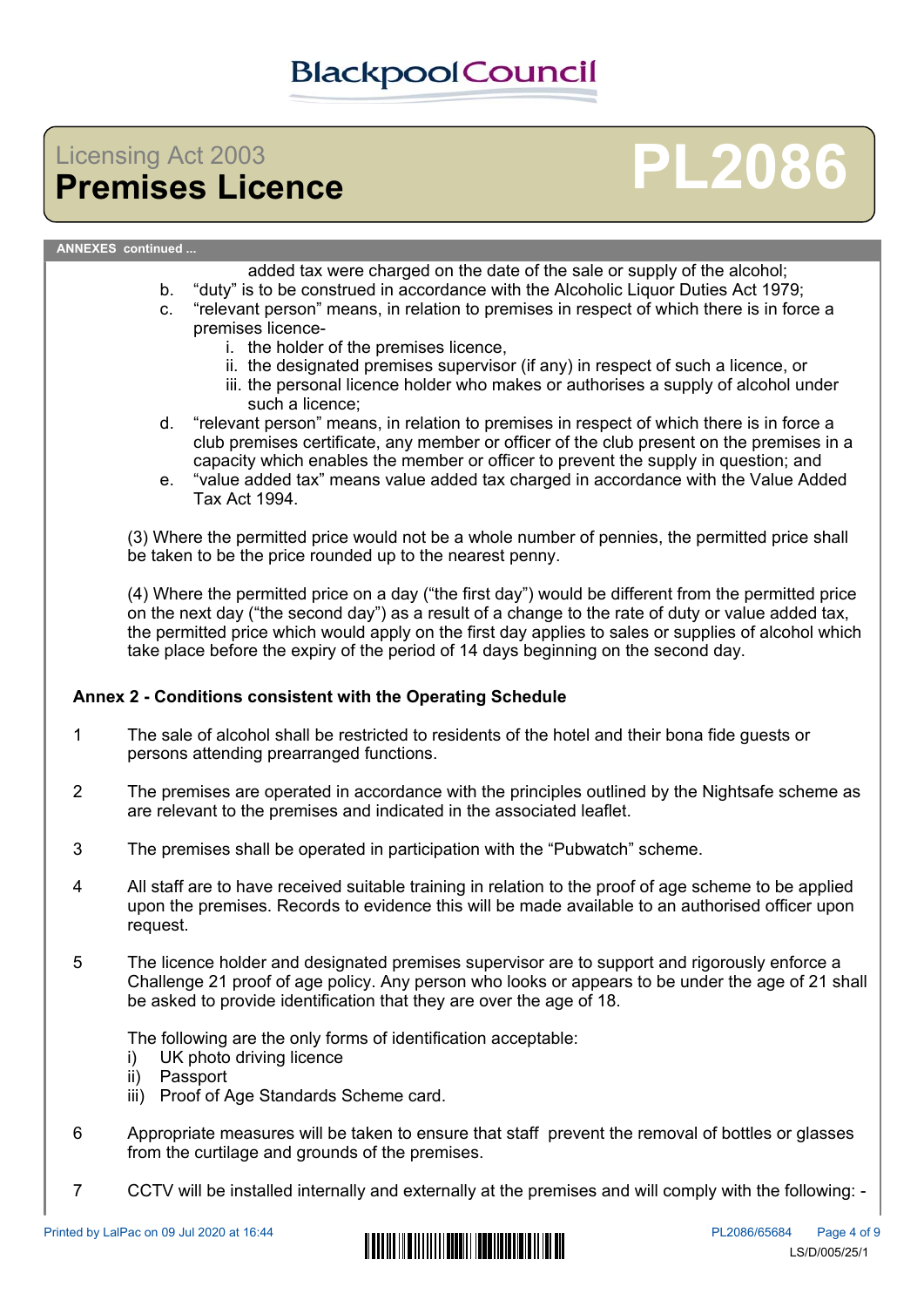# Licensing Act 2003<br>**Premises Licence**

# **Premises Licence PL2086**

### **ANNEXES continued ...**

- The CCTV system shall be installed, maintained and operated to the reasonable satisfaction of Lancashire Constabulary. All public areas of the premises are to be covered by the system.
- The system will display on any recording the correct time and date of the recording.
- The system will make recordings during all hours that the premises are open to the public.
- The VCR tapes or digital recording will be held for a minimum of 31 days and 28 days respectively after the recording is made and will be made available to the police or any authorized persons acting for a responsible authority for inspection upon request.
- The system will, as a minimum, record images of the head and shoulders of all persons entering the premises.
- 8 A staff member who is conversant with the operation of the CCTV system will be on the premises at all times that the premises are open to the public. This staff member will be able to show police recent data or footage with the absolute minimum of delay, when requested.

The Licence Holder or Designated Premises Supervisor will notify the Police Licensing Unit on any occasion when the CCTV is to be inoperative for a period in excess of one working day and shall provide a certificate from a competent person stating the reason for the system being inoperative and the measures which have been taken to satisfy the licence conditions.

Appropriate signs informing customers that CCTV is recording will be displayed in conspicuous positions on the premises.

Monthly documented maintenance checks of the CCTV system, including the recording system, will be carried out by the Designated Premisies Supervisor to ensure that the system is in good working order and fit for purpose.

- 9 Only toughened glass vessels are used to dispense beverages to customers.
- 10 At least one personal licence holder will be available while the supply or sale of alcohol is being undertaken (whose identity will be known to all other staff engaged in the supply or sale of alcohol) except in the case of emergency.
- 11 Another member of staff shall be nominated to act for the Designated Premises Supervisor, in their absence, whose identity is known by all other staff when such absence occurs.
- 12 Risk assessments carried out by or on behalf of the licence holder which relate to a licensing objective will be available for inspection by an authorised officer or a Responsible Authority.
- 13 The premises shall maintain a drinks policy which complies with any Local Authority resolution made in accordance with approval from the Licensees Forum or any successor body recognised by the Licensing Authority.
- 14 During the final hour of daily trading appropriate announcements will be made or image projected to remind patrons to leave the premises without causing annoyance, noise, nuisance or disturbance to local residents and to advise patrons of any taxi free phone or collection arrangements available on the premises.
- 15 The volume of amplified sound used in connection with entertainment shall at all times be under the control of the licensee or management and the controlling mechanism shall be operated from a

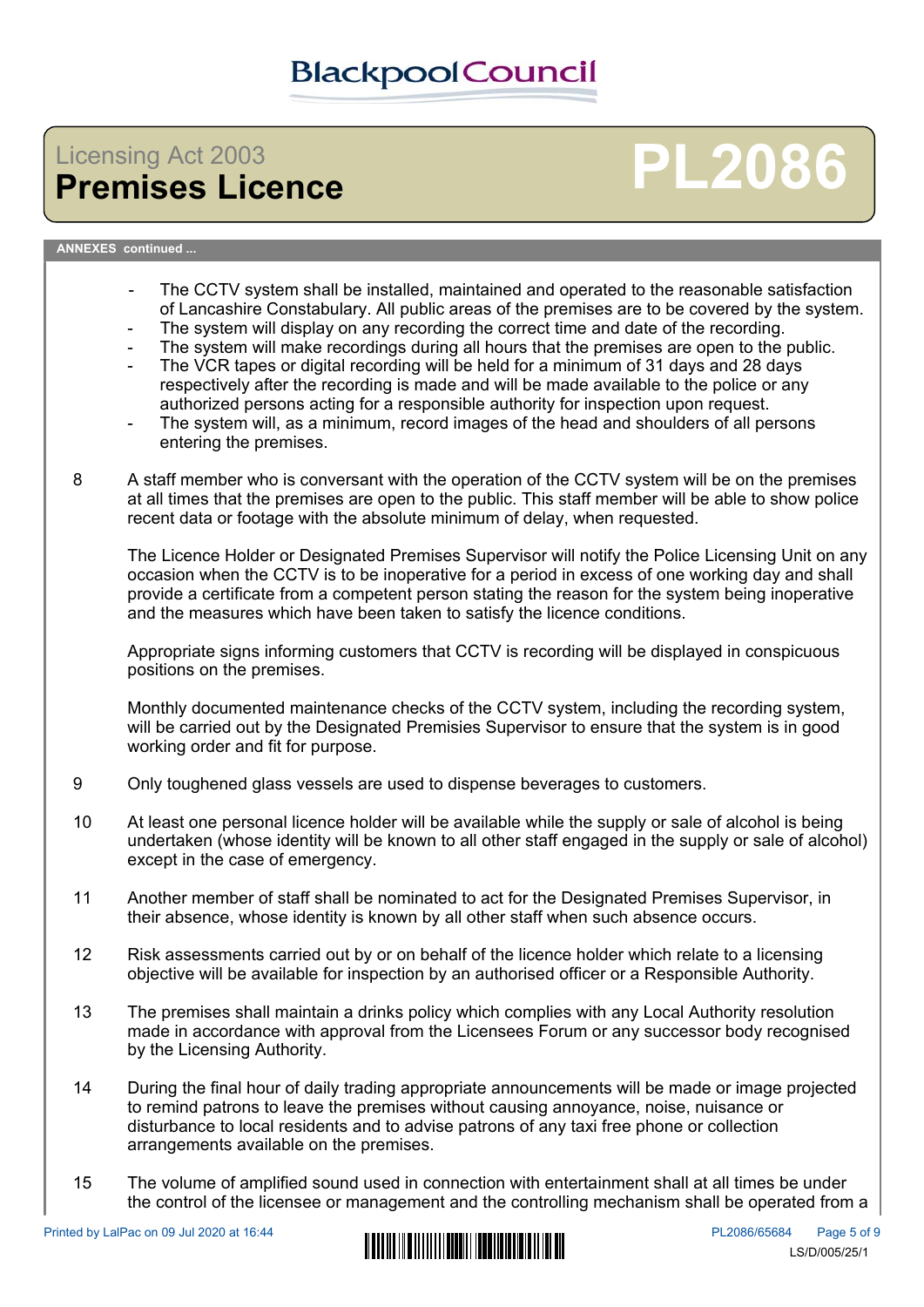## Licensing Act 2003<br>**Premises Licence**

# **Premises Licence PL2086**

### **ANNEXES continued ...**

part of the premises inaccessible to the general public.

- 16 Frequent collection of glasses and bottles will be undertaken to ensure that empty containers do not accumulate in or around the licensed premises.
- 17 A clear legible and conspicuous notice requesting patrons to avoid causing noise, nuisance or disturbance to local residents shall be displayed at every exit.
- 18 Noise from any regulated entertainment will be inaudible at the nearest sensitive properties or, at the discretion of the Local Authority, shall not exceed some other pre-agreed limit, which does not cause unreasonable disturbance to the residents of those properties or their guests.
- 19 There shall be no audible noise or perceptible vibration through the fabric of the building or structure to any habitable part of any adjoining building. ("Habitable part" means any part of the building or outdoor space in substantial use at the time of the entertainment and does not include bathrooms, toilets corridors or access lobbies.)
- 20 Prominent clear and legible notices shall be displayed at all exits requesting the public to respect the needs of local residents and to leave the premises and area quietly.
- 21 The placing of refuse such as bottles into receptacles outside the premises shall take place between 0900 and 2000 to prevent disturbance.
- 22 The need for door supervisors will be monitored and any advice given by the Police will be taken into account.
- 23 No patrons other than residents shall remain on the licensed premises following the end of licensable activities save for a period of 20 minutes as "drinking up time".
- 24 Whilst residents may purchase alcohol at any time they will only be able to do so after the end of licensable activities on production of their room card.
- 25 The maximum number of persons allowed onto the premises shall not exceed the capacity determined by the Lancashire Fire and Rescue Service.
- 26 The Licence Holder and DPS shall permit, facilitate and assist in the display upon the premises of health education and crime prevention campaign materials in a form agreed with the Licensees Forum or any successor liaison body recognised by the Licensing Authority.
- 27 The Licence Holder shall ensure that free cold drinking water is available on request and shall have adequate supplies of chilled soft drinks and bottled water available for sale at the bars.
- 28 The Licence Holder will arrange for litter dropped in the vicinity of the premises to be collected and removed at frequency of not less than sixty minute intervals during opening hours.
- 29 Unaccompanied children will not be allowed on the premises.
- 30 Persons under the age of 18 will not be admitted onto the premises save as residents.
- 31 No entertainment of an adult or sexual nature will take place on the premises.

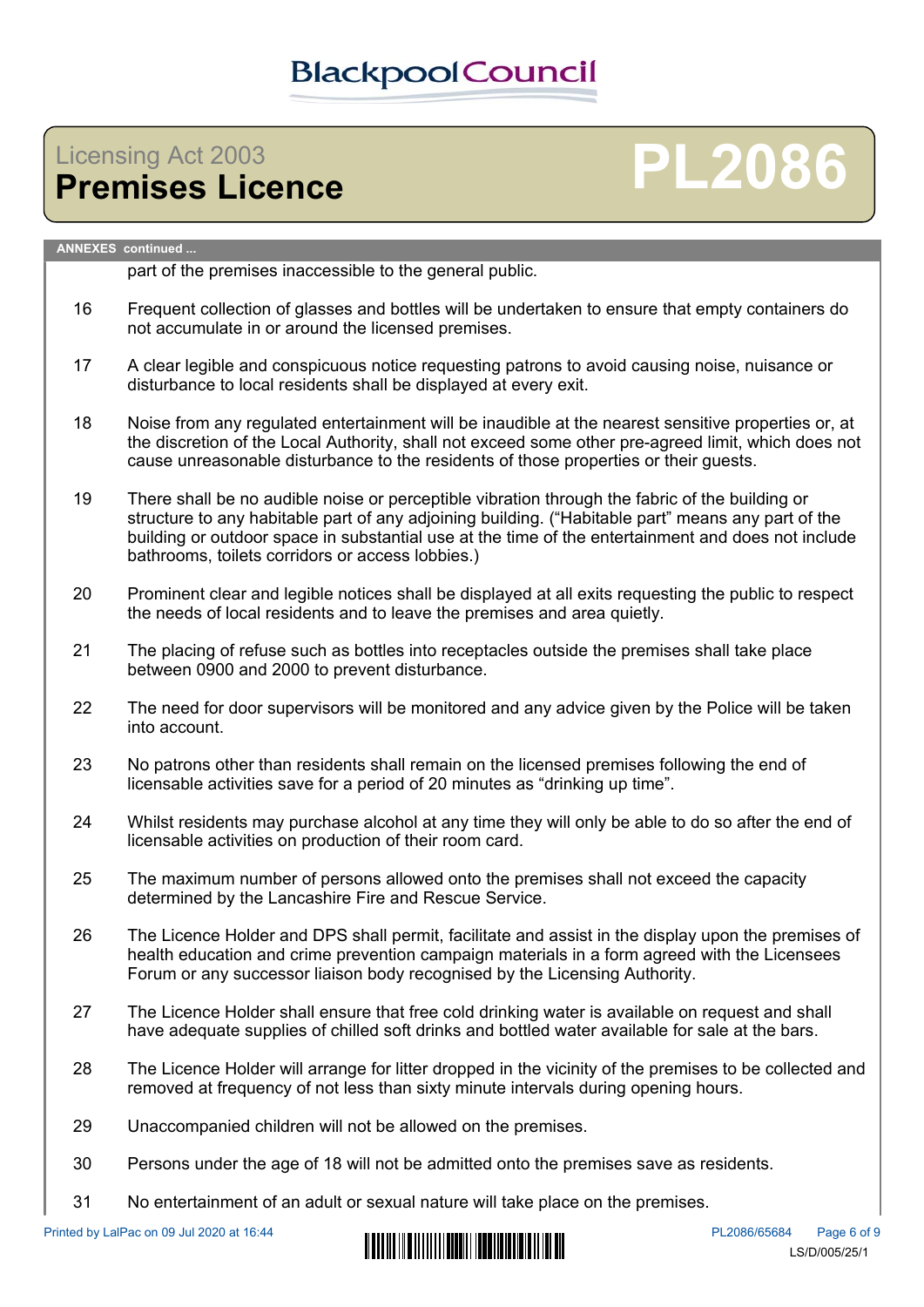## Licensing Act 2003<br>**Premises Licence**

# **Premises Licence PL2086**

#### **ANNEXES continued ...**

- 32 The Licence Holder shall erect and maintain a sufficient number of signs at each bar or alcohol sales point informing customers that sales of alcohol will not be made to persons under the age of 18 years.
- 33 All external windows and doors in the function room will be closed during regulated entertainment except in the event of an emergency or for access and egress.
- 34 The patio area at the front of the premises shall not be used between 2300 and 0700.

### **Annex 3 - Conditions attached after a hearing by the licensing authority**

Not applicable

### **Annex 4 - Plans**

See attached reference PL2086 / 1 / 1